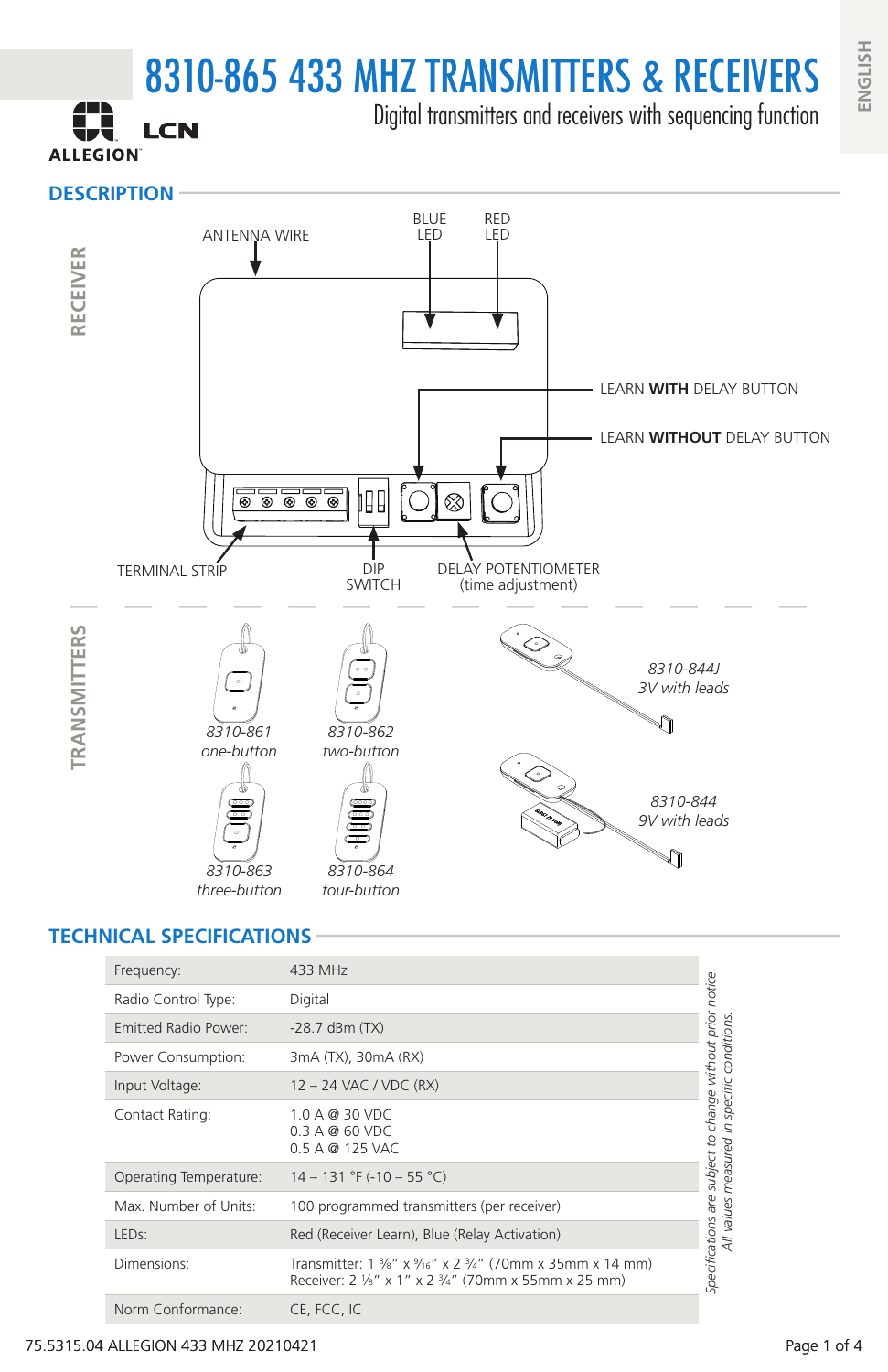### *READ BEFORE BEGINNING INSTALLATION/PROGRAMMING/SET-UP*



□ RF433 Receiver relays are NOT intended for breaking power to Maglocks or Electric Strikes due to possible damage caused by inductive load kickback.

This wireless receiver should instead be used to trigger a Logic Module (e.g. 8310-849) or Isolation Relay which then triggers the Maglock or Electric Strike.

- $\Box$  Shut off all power going to the work area before attempting any wiring procedures.
- $\Box$  Maintain a clean and safe environment when working in public areas.
- □ Part 15.231 Compliance: Do not operate transmitter (i.e. do not hold button down) for longer than 5 seconds.
- $\Box$  Constantly be aware of pedestrian traffic around the area.
- $\Box$  Always stop pedestrian traffic through the doorway when performing tests that may result in unexpected reactions by the door.
- *ESD (electrostatic discharge)*: Circuit boards are vulnerable to damage by electrostatic discharge. Before handling any board, ensure you dissipate your body's ESD charge.
- $\Box$  Always check placement of components before powering up to ensure that moving parts will not catch any wires and cause damage to equipment.
- Ensure compliance with all applicable safety standards (i.e. ANSI A156.10/19) upon completion of installation.
- DO NOT attempt any internal repair of the components. All repairs and/or component replacements must be performed by Allegion. Unauthorized disassembly or repair:
	- 1. May jeopardize personal safety and may expose one to the risk of electrical shock.
	- 2. May adversely affect the safe and reliable performance of the product resulting in a voided warranty.

## PROGRAMMING

#### **SET DIP SWITCHES**

| <b>DIP SWITCH #1</b> |                   |                                                                                                                                    |  |  |  |  |
|----------------------|-------------------|------------------------------------------------------------------------------------------------------------------------------------|--|--|--|--|
| OFF                  | Pulse Relay       | Press transmitter once and relay will be active momentarily                                                                        |  |  |  |  |
| Toggle Relay<br>ON   |                   | Press transmitter once and relay ouput is active indefinitely.<br>Press transmitter again and relay will de-energize indefinitely. |  |  |  |  |
| <b>DIP SWITCH #2</b> |                   |                                                                                                                                    |  |  |  |  |
| OFF                  | 0.5 sec Hold Time | Relay active 0.5 seconds after loss of activation.                                                                                 |  |  |  |  |
| ΟN                   | 10 sec Hold Time  | Relay active 10 seconds after loss of activation.                                                                                  |  |  |  |  |

**ON**

 $ON = \Lambda$ 

 $OFF = \sqrt{2}$ 



**0.5 s Pulse setting**

**1 2**

**ON**



**setting**

**10 s Pulse** 



*In Toggle setting (1 = ON), the Hold Time is inactive. Either setting for DIP switch #2 will product the same result.*

**Toggle setting**

**HAND-HELD CONFIGURATION**

*You must remove the plastic pull-tab from the transmitter to allow battery connection.*



- 1. Set receiver DIP switches to the desired activation cycle (see settings above).
- 2. Press "Learn w/Delay" button or "Learn w/o Delay" button on the receiver according to the activation requirements. *If "Learn w/Delay" is selected, turn the potentiometer counterclockwise to set a zero-second delay.* After the Learn cycle is complete, adjust the potentiometer to the desired delay time (0 – 30 seconds).
- 3. Press the transmitter button repeatedly until the blue LED on the receiver illuminates. *\* repeat steps 1* – *3 for additional transmitters \**
- 4. Test the system by pressing the transmitter button (red LED should illuminate), and observe that the blue LED illuminates on the receiver.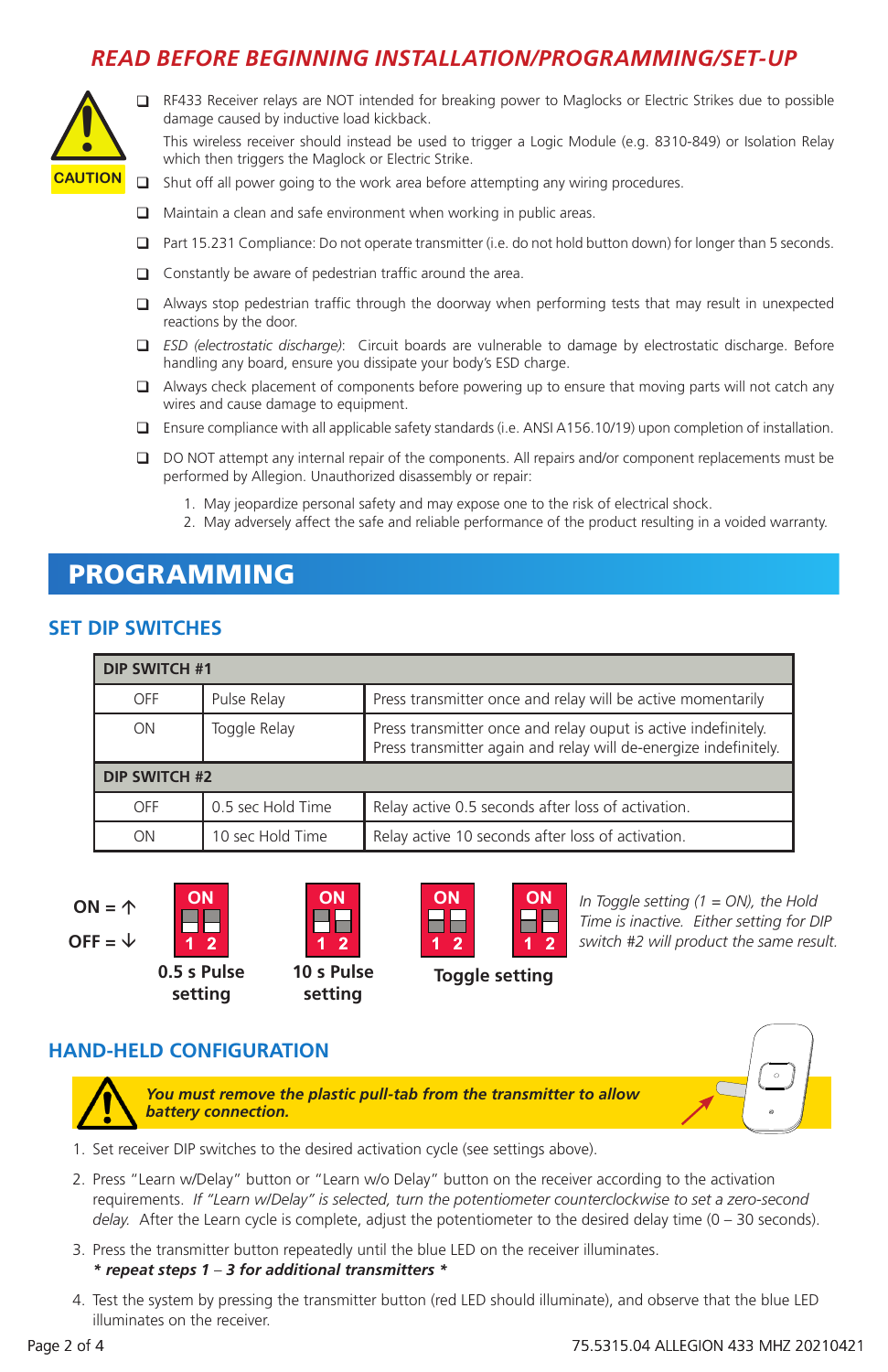## PROGRAMMING (cont.)

#### **PUSH PLATE CONFIGURATION**

- 1. Ensure that the push plate has been installed before beginning.
- 2. Connect wires from transmitter to NO and COM contacts of the push plate's switch.
- 3. Set receiver DIP switches to the desired activation cycle (see settings above). *Perform "Hand-held Configuration" procedure again.*
- 4. Attach the transmitter to the inside of the electrical box.

#### **TYPICAL VESTIBULE APPLICATION**

#### **A OUTSIDE TRANSMITTER (PUSH PLATE)**

- 1. Press "Learn w/o Delay"on the **outer receiver**, and then press Transmitter 1.
- 2. Press "Learn w/Delay" on **inner receiver**, and then press Transmitter 1.
- 3. Set the potentiometer to the desired delay time per the hand-held configuration performed in "HAND-HELD CONFIGURATION" step 2.

#### **B INSIDE TRANSMITTER (PUSH PLATE)**

- 1. Press "Learn w/o Delay"on the **inner receiver**, and then press Transmitter 2.
- 2. Press "Learn w/Delay" on **outer receiver**, and then press Transmitter 2.
- 3. Set the potentiometer to the desired delay time per the hand-held configuration performed in "HAND-HELD CONFIGURATION" step 2.
- **C VESTIBULE TRANSMITTERS (dual-switch push plate / two separate push plates)**
	- 1. Press "Learn w/o Delay"on the **inner receiver**, and then press Transmitter 3.
	- 2. Press "Learn w/Delay" on **outer receiver**, and then press Transmitter 4.

#### **REMOVING TRANSMITTER CODE(S)**

#### **A SINGLE TRANSMITTER CODE**

- 1. Press both "Learn w/Delay" and "Learn w/o Delay" buttons simultaneously until the red LED flashes once  $(for -1 second)$ .
- 2. Press the transmitter button twice within 10 seconds, and the transmitter code will be deleted.

#### **B ALL TRANSMITTER CODES**

1. Press and hold both "Learn w/Delay" and "Learn w/o Delay" buttons simultaneously until the blue LED illuminates, and then release (~10 seconds).

#### **WIRING**

|                    | <b>POWER VAC/VDC</b>         |           |                |                    |                    |
|--------------------|------------------------------|-----------|----------------|--------------------|--------------------|
| LABEL              | $12 - 24$                    | $12 - 24$ | <b>COM</b>     | <b>NO</b>          | NC.                |
| <b>WIRE COLOR</b>  | white                        | black     | gray           | vellow             | empty <sup>1</sup> |
| <b>TERMINAL</b>    |                              |           |                |                    |                    |
| <b>DESCRIPTION</b> | Control or Transformer power |           | Control Common | Control Activation | Typically not used |

#### **NOTES:**

1. When a Normally Closed contact is required, simply move the wire from NO to NC.

#### **BATTERY REPLACEMENT**

#### *THERE IS A RISK OF EXPLOSION IF AN INCORRECT BATTERY TYPE IS USED. DISPOSE OF USED BATTERIES ACCORDING TO LOCAL MUNICIPAL LAWS AND REGULATIONS.*

#### **3-VOLT TRANSMITTERS**

- 1. Remove the 2 screws from the back of the transmitter.
- 2. Separate housing and install an unused 3V (type CR2032) battery. *OBSERVE POLARITY.*
- 3. Reassemble housing and replace screws.

## いい INNER RECEIVER  $T^{\chi_2}$ OUTER XXX **RECEIVER**  $\bar{\mathbb{Q}}$ TX4 TX1

#### **9-VOLT TRANSMITTERS** 1. Remove old battery.

2. Connect an unused 9V (type 6LR61) battery. *OBSERVE POLARITY.*